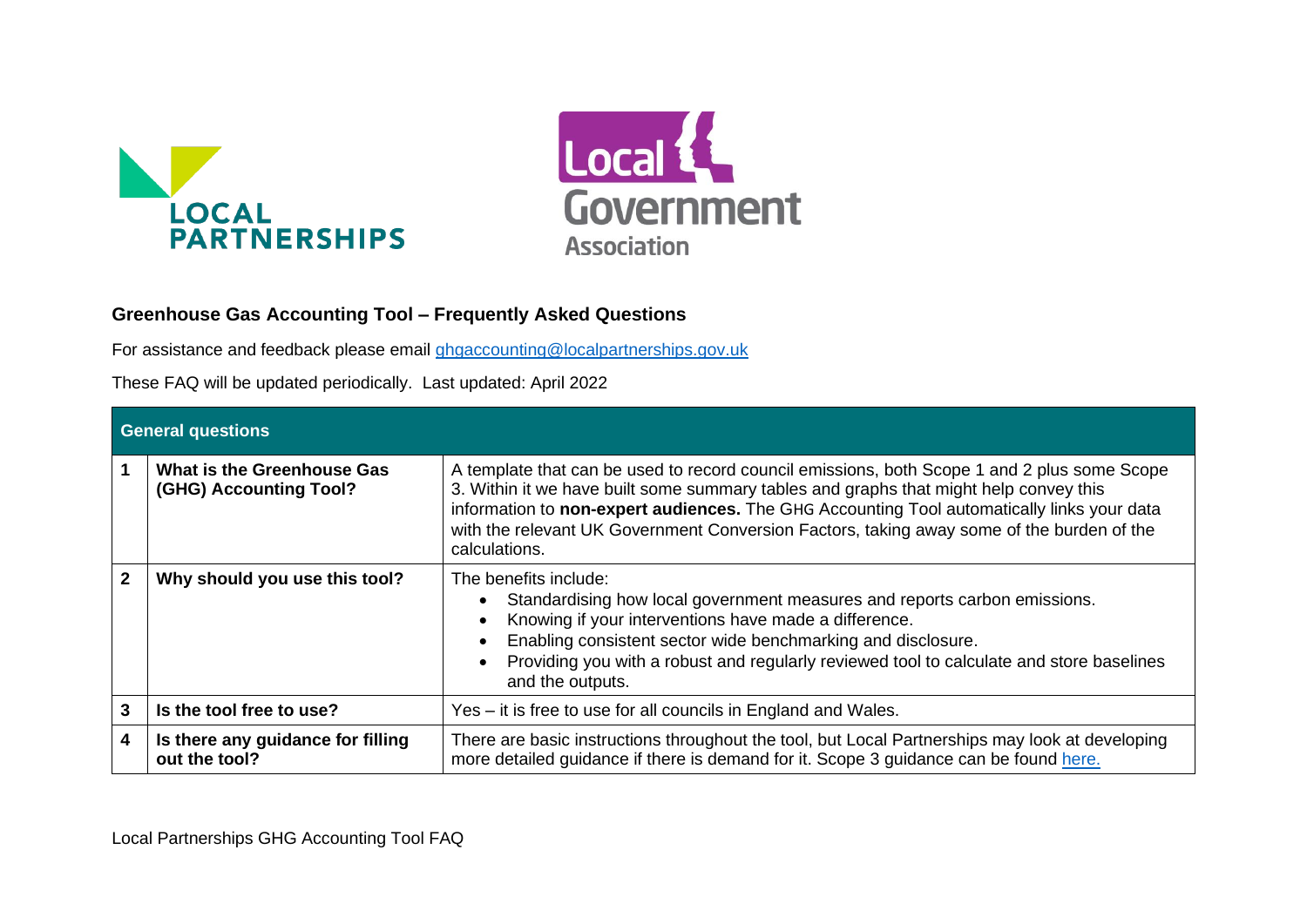| 5              | What will the tool calculate for my<br>council?                 | The tool will calculate the council's CO2e emissions (Scope 1 and 2) which are linked to the<br>council's operations, plus some of the indirect CO2e emissions (Scope 3). As such it will show<br>the council the scale of the challenge (and potential cost) of achieving net zero carbon targets.<br>The scope sheet also enables you to record the basis on which you have collated the data to<br>make consistency with future years easier.                                                                                                                                                                                                                                                                    |
|----------------|-----------------------------------------------------------------|---------------------------------------------------------------------------------------------------------------------------------------------------------------------------------------------------------------------------------------------------------------------------------------------------------------------------------------------------------------------------------------------------------------------------------------------------------------------------------------------------------------------------------------------------------------------------------------------------------------------------------------------------------------------------------------------------------------------|
| 6              | Is there a minimum amount of<br>data that needs to be reported? | Currently the reporting of carbon emissions is voluntary for public sector organisations. However,<br>the reporting of Scope 1 and Scope 2 emissions are recommended as a minimum basis for<br>achieving net zero carbon.                                                                                                                                                                                                                                                                                                                                                                                                                                                                                           |
| $\overline{7}$ | How long will it take me to fill the<br>tool out?               | From a few hours to a few days, it all depends on the amount and quality of the information you<br>hold. Please note all council owned assets must be included, including vehicles and<br>buildings that are leased and used for council purposes. Please also note that previous CRC<br>reports exclude smaller buildings and thus do not necessarily align with the output from this tool.                                                                                                                                                                                                                                                                                                                        |
| 8              | What type of information is<br>requested?                       | To make appropriate use of the tool you will need your gas and electricity consumption<br>(expressed in kWh) as well as details on the amount of other fuel consumed by your buildings<br>(for example oil or LPG) and your fleet vehicles (type of vehicle and fuel, plus amount of fuel<br>used/mileage). Ideally you will need information on any leaks/top ups to the amount of gas in<br>your AC systems so you can calculate and input any fugitive emissions (see Q11). Finally, if you<br>do want to report on the emissions related to your 'grey fleet' (staff mileage claimed back from<br>the authority as business mileage), you will need information of fuel used or type of vehicle<br>and mileage. |
| 9              | What do I need before filling the<br>tool out?                  | You will need:<br>gas and electricity consumption (expressed in kWh), for each building;<br>details on the amount of other fuel consumed by your buildings and fleet vehicles (leased<br>or owned); and<br>leaks/top ups to the amount of gas in your Air Conditioning systems, and if you do want to<br>report on Scope 3 emissions related to staff mileage, fuel used or type of vehicle<br>and mileage. Please see the answer to the question above for further detail on emission<br>sources and where to look for data.                                                                                                                                                                                       |
| 10             | Where do I find this information?                               | Utility invoices for gas, electricity (and other heating fuels) are a good place to start for buildings<br>data. Data collected from any smart meters or half hourly consumption data supplied with<br>invoices is higher quality data for buildings - speak with your energy team to see if they have a<br>database holding this data. For fleet vehicles you may have data provided via fuel purchase                                                                                                                                                                                                                                                                                                             |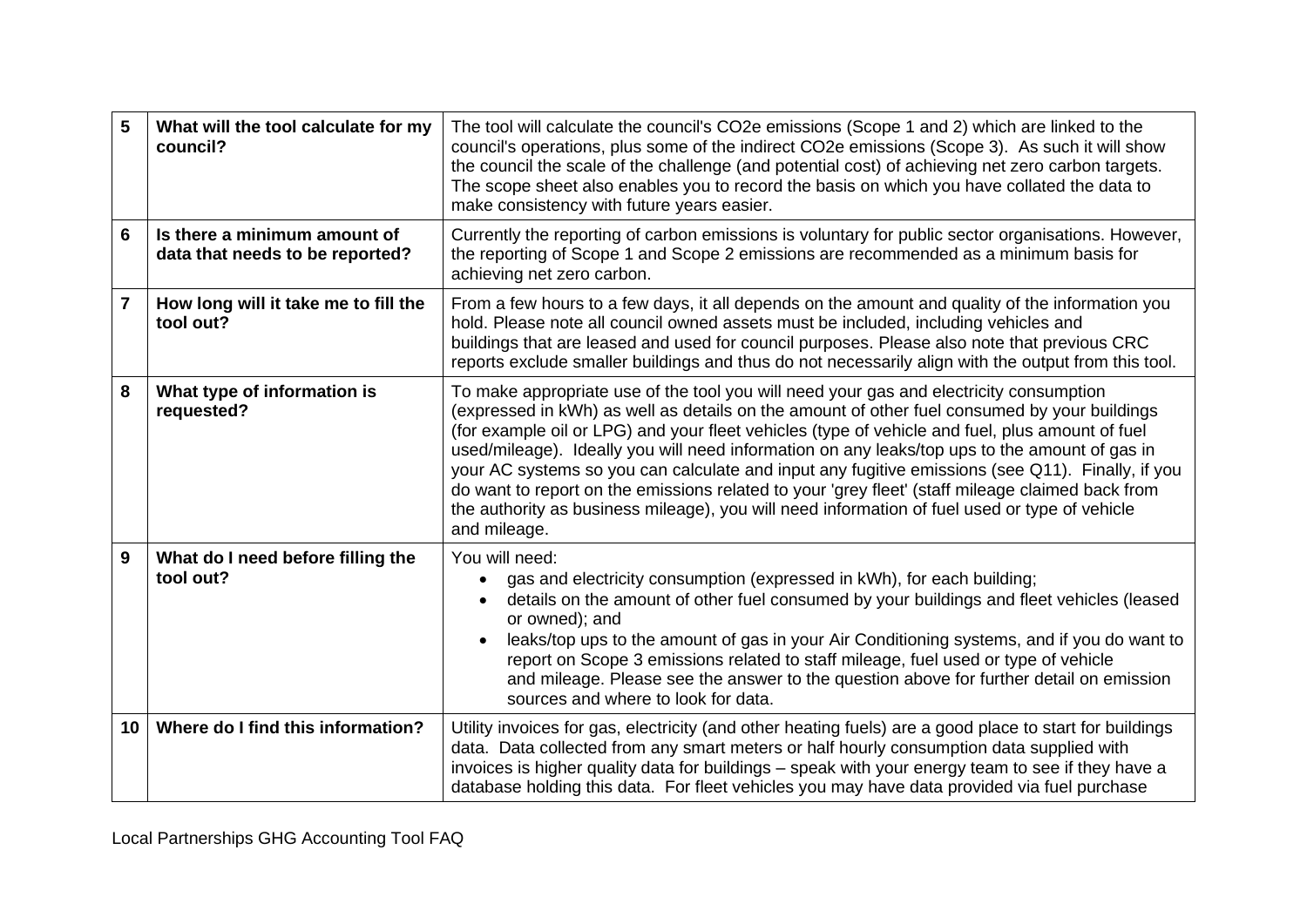|                 |                                                                                                       | cards, or via route mapping calculations for mileage. Grey fleet emissions data is most likely<br>collected through staff travel expense claims (which may or may not include detail about vehicle<br>type and fuel).                                                                                                                                                                                                                                                                                                 |
|-----------------|-------------------------------------------------------------------------------------------------------|-----------------------------------------------------------------------------------------------------------------------------------------------------------------------------------------------------------------------------------------------------------------------------------------------------------------------------------------------------------------------------------------------------------------------------------------------------------------------------------------------------------------------|
| 11              | What happens to the data once I<br>have reported it?                                                  | At the time this tool was created the reporting of carbon emissions for local authorities<br>was voluntary, however you can still use this tool to start mapping your way to zero carbon and<br>ascertain the scale of the challenge you face. To participate in benchmarking please email your<br>completed tool to ghgaccounting@localpartnerships.gov.uk                                                                                                                                                           |
| 12 <sup>1</sup> | Will the tool enable me to<br>benchmark our council's carbon<br>emissions against another<br>council? | There will be capacity in LG Inform to benchmark with other councils who submit their data free<br>of charge.                                                                                                                                                                                                                                                                                                                                                                                                         |
|                 | 13   How will my submitted data be<br>used by Local Partnerships and<br>the LGA?                      | For councils choosing to participate in benchmarking through submitting their data please note<br>that when using data submitted, in addition to providing you with a copy of the national report, the<br>LGA may produce a report of individual authority data in its online benchmarking service LG<br>Inform. If such a report is produced, only local authority level data will be published, and<br>disclosure controls will be applied so that no individual employees (data subjects) will be<br>identifiable. |
|                 |                                                                                                       | Once data is made live in LG Inform, all local authority registered users will be able to view it.<br>Reports and data in LG Inform are accessible to the public, but such access will only be granted<br>a year after the date to which data relates, i.e., public access to 2020/21 data will be granted on<br>1st May 2021.                                                                                                                                                                                        |
|                 |                                                                                                       | You are, of course, free to publish your own results publicly on your own site whenever you<br>choose. Freedom of Information requests received by the LGA for pre-release of the data you<br>have submitted as part of this exercise will be refused, applying the exemption set out in section<br>22 of the Freedom of Information Act 2000, namely: "information is intended for future<br>publication".                                                                                                           |
| 14 <sup>1</sup> | How often should I report?                                                                            | The UK Government currently recommends that public sector organisations measure their<br>carbon emissions annually, and recommends aligning your reporting period with the financial<br>year. If you wish to link your carbon budgets with financial budgets you might want to address<br>progress on a quarterly basis, however this is entirely at your discretion. Please note different                                                                                                                           |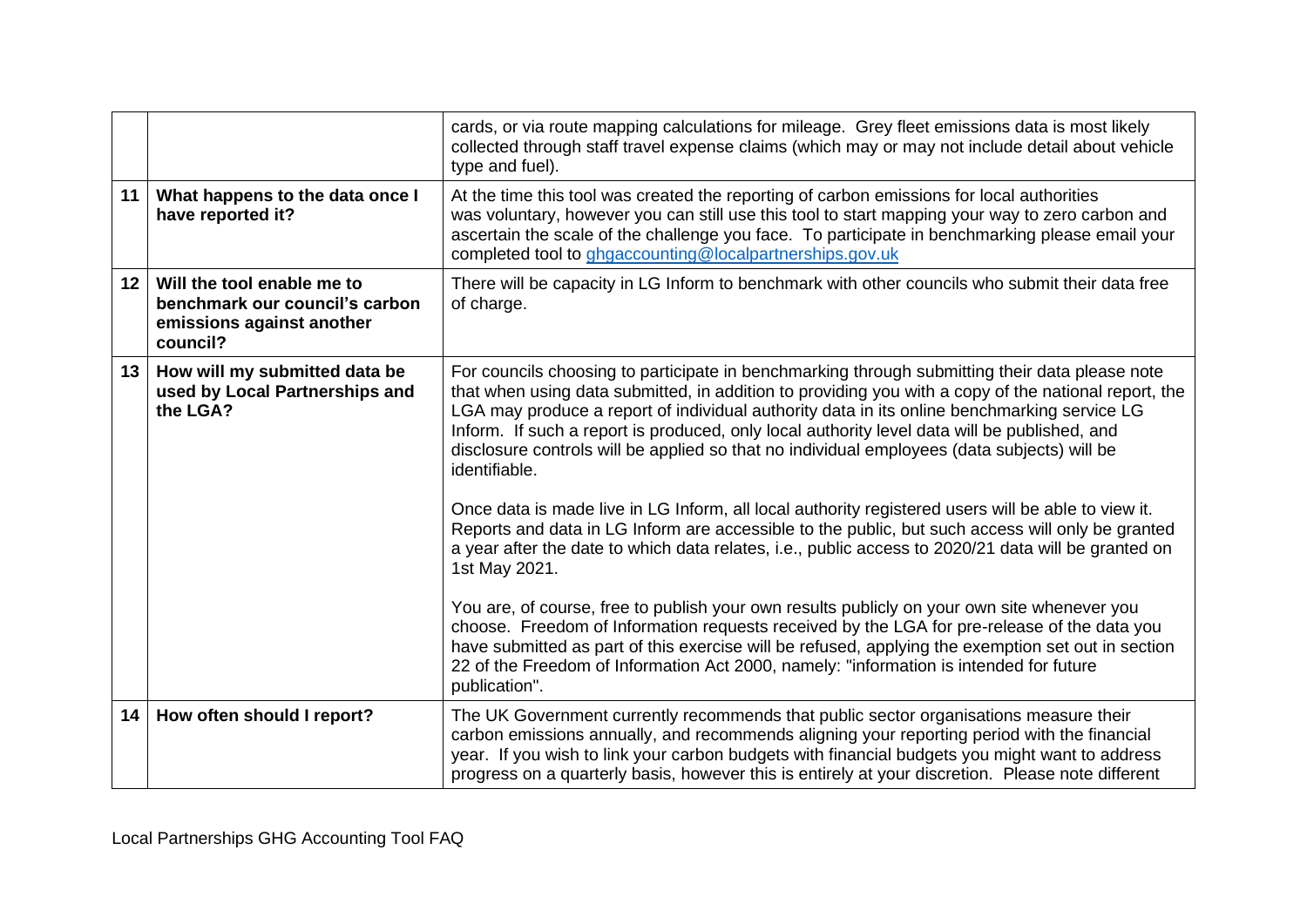|                 |                                                                                                                                                      | requirements apply to businesses so please check that any companies wholly owned by the<br>council are reporting as they should.                                                                                                                                                                                                                                                                                                                                                                                                                                                                                                       |  |  |
|-----------------|------------------------------------------------------------------------------------------------------------------------------------------------------|----------------------------------------------------------------------------------------------------------------------------------------------------------------------------------------------------------------------------------------------------------------------------------------------------------------------------------------------------------------------------------------------------------------------------------------------------------------------------------------------------------------------------------------------------------------------------------------------------------------------------------------|--|--|
| 15              | How do I calculate data for<br>previous years?                                                                                                       | You can use the tool for reporting your emissions for several years, back to 2014/15. Please<br>select the relevant reporting period from the Overview Sheet and save it as a different file. The<br>relevant conversion factors will be automatically applied so all you need to do is introduce the<br>relevant consumption data for that particular year. Equally if you find additional information and<br>would like to update the data for a particular year, please select the relevant file/year and amend<br>the consumption data.                                                                                            |  |  |
| 16              | If I disclose our council's carbon<br>emissions to CDP (formerly<br>known as the Carbon Disclosure<br>Project), how do the two tools<br>interrelate? | This tool has been reviewed by CDP. The output data from this tool can be used to disclose<br>council emissions data to the CDP-ICLEI Unified Reporting System in the Local Government<br>Emissions section. If you have any questions about reporting, please contact cities@cdp.net                                                                                                                                                                                                                                                                                                                                                  |  |  |
| 17 <sup>1</sup> | Should I use a financial or<br>operational boundary?                                                                                                 | There is no recommendation one way or the other for local government, it depends on how you<br>define your own operations. Once data has been submitted for benchmarking, we will evaluate in<br>LG Inform and follow-up.                                                                                                                                                                                                                                                                                                                                                                                                              |  |  |
| 18              | Where can I find the emissions<br>factors that are used in the tool?                                                                                 | https://www.gov.uk/government/publications/greenhouse-gas-reporting-conversion-factors-2021                                                                                                                                                                                                                                                                                                                                                                                                                                                                                                                                            |  |  |
|                 | <b>Scopes 1 and 2 questions</b>                                                                                                                      |                                                                                                                                                                                                                                                                                                                                                                                                                                                                                                                                                                                                                                        |  |  |
| 19              | Which F-Gases can I report?                                                                                                                          | We have included within the tool three types of F-Gases which we believe are the most used.<br>You can add additional F-Gases manually if you need to. The F-Gases we have included are<br>R22, R32, R410a. If you need further assistance, please contact<br>ghgaccounting@localpartnerships.gov.uk                                                                                                                                                                                                                                                                                                                                   |  |  |
| 20              | How do I account for green tariffs<br>and offsetting within the tool?                                                                                | Please include what you have done in relation to considering purchasing green tariffs. There are<br>two main Government guidance documents which can help LAs looking to reduce GHG<br>emissions by purchasing renewable energy: 1. "Guidance on how to measure and report your<br>greenhouse gas emissions" (2009); and 2. "Environmental Reporting Guidelines: Including<br>streamlined energy and carbon reporting guidance" (2019). Green tariffs should be researched<br>carefully as some tariffs are not as environmentally friendly as they claim to be. Please contact<br>Local Partnerships for more assistance if required. |  |  |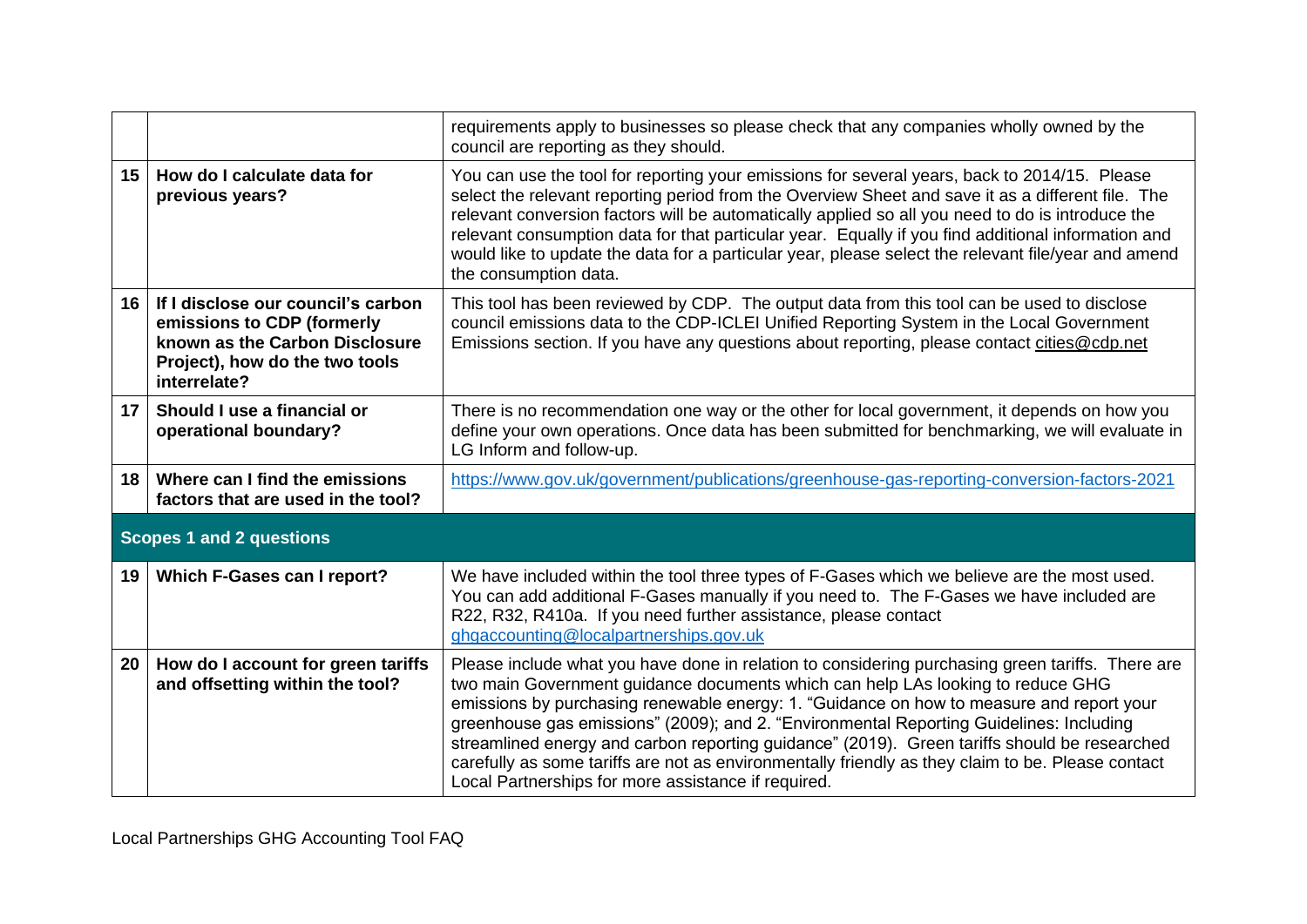| 21 | Do you have any further<br>information on accounting for<br>renewable energy used? | There are various forms of renewable energy that a council could purchase. One council told us<br>that they would like to account for:<br>• 100% green electricity purchased;<br>green gas purchased;<br>renewable energy generated on site supported with feed in tariffs - displacing grid<br>electricity at site;<br>renewable energy generated on site supported with feed in tariffs - exporting to grid;<br>renewable energy generated on site with no subsidy - displacing grid electricity at site;<br>renewable energy generated on site with no subsidy - exporting to grid; and<br>renewable energy generated at a solar farm supported with REGOs sold to electricity<br>market.<br>While we are keen to support councils in providing a good level of detail to their accounting, the<br>accounting practice would be to report on your emissions as though you were purchasing<br>standard grid supplied electricity. You can then make a below the line adjustment to show a net<br>position if your electricity meets suitable criteria for being genuinely renewable. The reason for<br>this is that it continues to provide a focus on the actual consumption and the necessary pressure<br>to reduce consumption, whilst at the same time allowing organisations credit for purchasing<br>suitably green electricity.<br>The question of whether a supply is genuinely renewable is more than just looking at whether it<br>has a REGO attached to it. There are several reasons for this. The first is that REGOs can be<br>traded independently of the electricity which was produced when they were issued - so they are<br>not really a guarantee that the electricity consumed is green. The second is around what<br>constitutes 'green'. The Government announced in August 2021 that it was going to investigate<br>what is 'green' electricity, and what could be more accurately described as greenwashing.<br>Purchasing green electricity can in some cases make someone else's supply (who is not buying<br>a specific green tariff) more carbon intensive. Green tariffs that are procured directly with an<br>energy generating station are preferable. In other cases, the details of the green tariff should be |
|----|------------------------------------------------------------------------------------|-----------------------------------------------------------------------------------------------------------------------------------------------------------------------------------------------------------------------------------------------------------------------------------------------------------------------------------------------------------------------------------------------------------------------------------------------------------------------------------------------------------------------------------------------------------------------------------------------------------------------------------------------------------------------------------------------------------------------------------------------------------------------------------------------------------------------------------------------------------------------------------------------------------------------------------------------------------------------------------------------------------------------------------------------------------------------------------------------------------------------------------------------------------------------------------------------------------------------------------------------------------------------------------------------------------------------------------------------------------------------------------------------------------------------------------------------------------------------------------------------------------------------------------------------------------------------------------------------------------------------------------------------------------------------------------------------------------------------------------------------------------------------------------------------------------------------------------------------------------------------------------------------------------------------------------------------------------------------------------------------------------------------------------------------------------------------------------------------------------------------------------------------------------------------------------------------------------------------------------------------------|
|    | <b>Scope 3 questions</b>                                                           | scrutinised carefully.                                                                                                                                                                                                                                                                                                                                                                                                                                                                                                                                                                                                                                                                                                                                                                                                                                                                                                                                                                                                                                                                                                                                                                                                                                                                                                                                                                                                                                                                                                                                                                                                                                                                                                                                                                                                                                                                                                                                                                                                                                                                                                                                                                                                                              |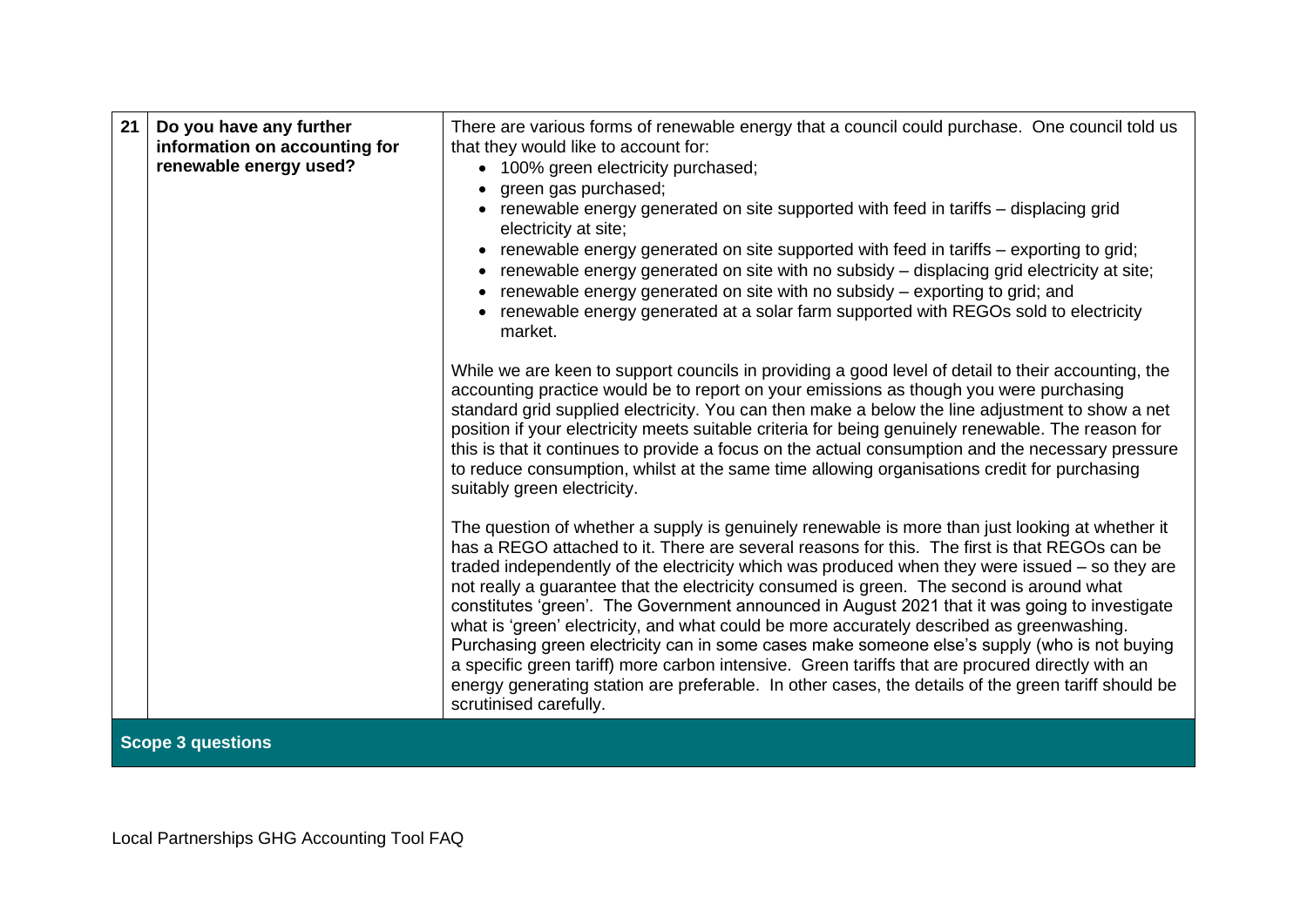| 22 | Do you have specific guidance on<br><b>Scope 3 emissions</b>                                                                                         | Yes, this can be found on the LGA's website: https://www.local.gov.uk/climate-change-reporting-<br>guidance-local-authorities                                                                                                                                                                                                                                                                                                                                                                                                                                                                            |
|----|------------------------------------------------------------------------------------------------------------------------------------------------------|----------------------------------------------------------------------------------------------------------------------------------------------------------------------------------------------------------------------------------------------------------------------------------------------------------------------------------------------------------------------------------------------------------------------------------------------------------------------------------------------------------------------------------------------------------------------------------------------------------|
| 23 | Why should councils report on<br>Scope 3?                                                                                                            | Scope 3 emissions are often a large percentage (60-80%) of overall council emissions.<br>Reporting on these will help you to identify and understand the risks and opportunities associated<br>with value chain emissions. You will have a clearer picture of overall emissions which will enable<br>you to start to identify GHG reduction opportunities, set reduction targets, and to track<br>performance. You will be able to engage value chain partners in GHG management, and<br>stakeholder information will be enhanced, together with the authority's reputation through public<br>reporting. |
| 24 | How should I identify and<br>prioritise Scope 3 emissions?                                                                                           | Under the "Boundary Setting" chapter of the guidance you will find an exercise which goes<br>through this in some detail. In summary:<br>1. Identify the Scope 3 emissions sources.<br>2. Review the list through a "Control vs Influence" lens.<br>3. Develop a shortlist of relevant emissions for inclusion.<br>4. Review the shortlist for data availability and accuracy.                                                                                                                                                                                                                           |
| 25 | Should we report emissions<br>linked to the goods that we buy?                                                                                       | Councils will procure goods such as IT and electrical equipment, stationary, food and drink, etc.<br>All of these goods will produce emissions at some point in their production, and it is a good idea if<br>councils can account for these Scope 3 emissions. We suggest that a category analysis for the<br>procurement of goods is undertaken, to identify where there are high levels of spending and<br>where changes could have the most impact. Further details can be found in the "Scope 3<br>emissions reporting categories" chapter of the guidance.                                         |
|    |                                                                                                                                                      | The BEIS conversion factors that we use apply to the tonnage of materials in question. We<br>decided not to add an additional table or drop-down options for a spend calculation, as the<br>historic Defra dataset for applying an emissions factor to a monetary value was discontinued, and<br>we are encouraging a consistent approach across the sector. The challenge for local authorities<br>will be applying a methodology to convert spend data to tonnage data, if the volumes are not<br>available.                                                                                           |
| 26 | The pandemic has led to more<br>council staff working from home.<br>What is the correct approach to<br>accounting for emissions from<br>homeworking? | Under the GHG protocol, homeworking is currently an optional disclosure covered in the<br>Employee Commuting (Category 7) section. Although the GHG protocol notes where to disclose<br>these emissions, it does not provide a methodology for this quantification. A freely available,<br>open access White Paper produced by the consultancy Ecoact suggested a methodology which                                                                                                                                                                                                                      |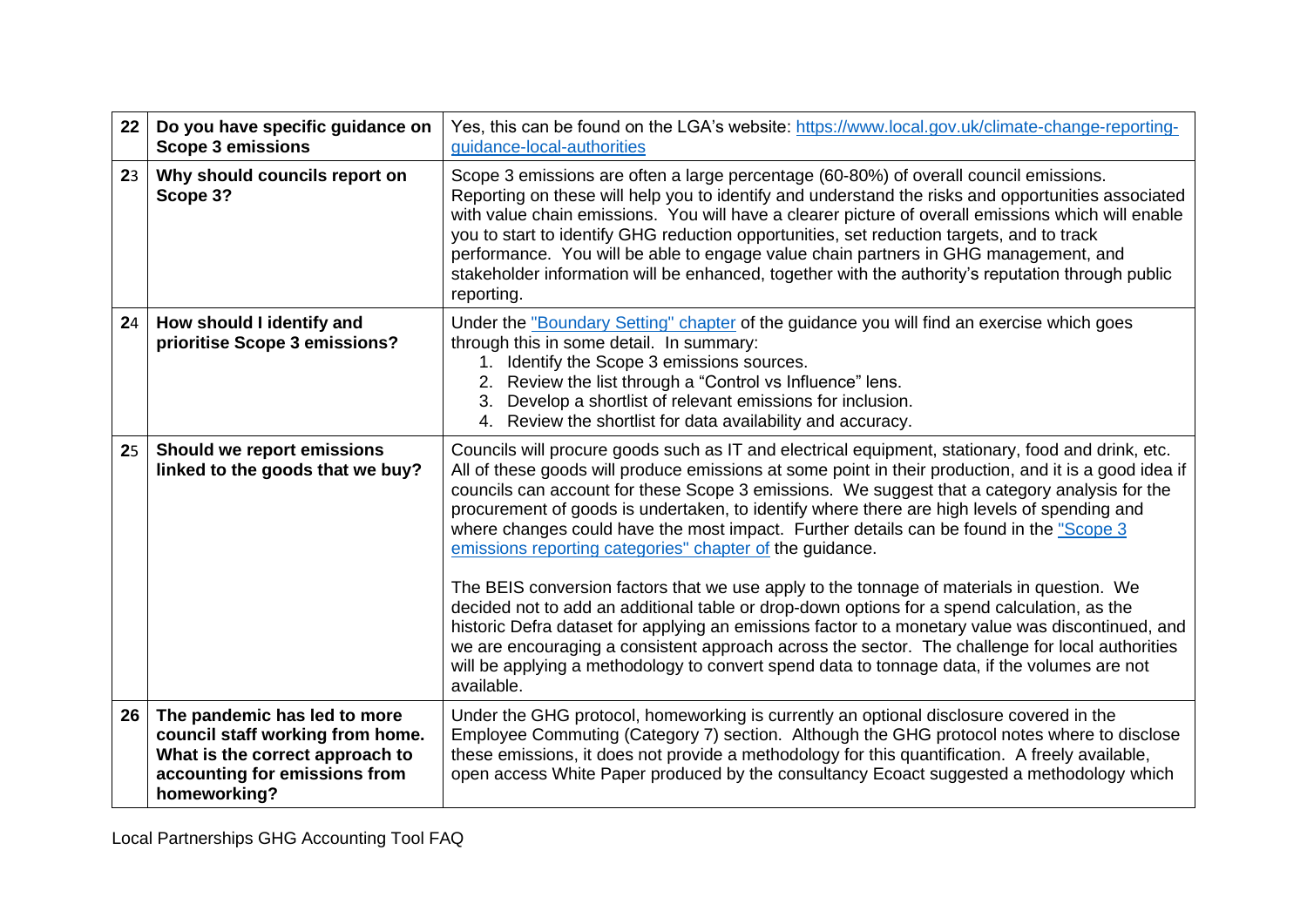|                 |                                                                                                          | we recommend for accounting for homeworking emissions. Further details can be found in the<br>"Scope 3 emissions reporting categories" chapter of the guidance.                                                                                                                                                                                                                                                                                                                                                                                                                                                                                                                                                                                                                                                                                                                                                                                                                                                                                                                                                                                                                                        |
|-----------------|----------------------------------------------------------------------------------------------------------|--------------------------------------------------------------------------------------------------------------------------------------------------------------------------------------------------------------------------------------------------------------------------------------------------------------------------------------------------------------------------------------------------------------------------------------------------------------------------------------------------------------------------------------------------------------------------------------------------------------------------------------------------------------------------------------------------------------------------------------------------------------------------------------------------------------------------------------------------------------------------------------------------------------------------------------------------------------------------------------------------------------------------------------------------------------------------------------------------------------------------------------------------------------------------------------------------------|
| 27              | How should we collect<br>information in relation to<br>employee commuting?                               | The GHG Accounting Tool contains tables in which the distance travelled in various vehicle types<br>can be recorded. Local authority employees can be asked annually to provide information on the<br>types of vehicles that they use and the distance that they travel. In order to encourage full<br>participation in such data collection exercises, employees could be given incentives to provide<br>the information, e.g., vouchers, reductions in the staff canteen etc. Alternatively, it could be<br>made a condition of employment that the data is provided. Another factor in encouraging good<br>participation is ease of use. By accounting for employee commuting, local authorities might find<br>that several practical opportunities arise for reducing emissions. Further details can be found in<br>the "Scope 3 emissions reporting categories" chapter of the guidance.                                                                                                                                                                                                                                                                                                          |
| 28 <sup>1</sup> | Can we account for the emissions<br>involved in the collection,<br>disposal and treatment of waste?      | Emissions linked to waste could be a significant percentage of overall Scope 3 emissions. As<br>long as there is a factor that matches in the BEIS conversion factors it can be reported. We have<br>not included those that do not have a conversion factor. Details on how to account for this can<br>be found in the "Outsourced services" chapter of the guidance.                                                                                                                                                                                                                                                                                                                                                                                                                                                                                                                                                                                                                                                                                                                                                                                                                                 |
| 29              | Do you have a recommended<br>methodology for accounting for<br>the emissions in social housing<br>stock? | As a general rule, we suggest if the local authority is the landlord but is not responsible for the<br>bills in a certain area, then the local authority does not account for these emissions. If a tenant<br>has control over the bills for their area it would make more sense for them to account for those<br>emissions. Further details can be found in the "Outsourced services" chapter of the guidance.                                                                                                                                                                                                                                                                                                                                                                                                                                                                                                                                                                                                                                                                                                                                                                                        |
| 30              | How do I account for leased<br>assets within the tool?                                                   | This could refer to commercial property where control is given to the tenants through the lease<br>agreement, or the tenants are responsible for the supply of energy. If the landlord authority still<br>has control and responsibility for the supply of energy, then the authority should consider what it<br>hopes to do with the resulting emissions data. Do you need data on these leased assets<br>because either you expect to see and understand emissions from these leased assets, and/or<br>because you can do something to mitigate these emissions now or in the future? If you don't<br>have any use for the data, and it is not in your scope boundary, then do not include it. A factor<br>here is your chosen consolidation approach and how the leased asset structure relates to control,<br>equity, etc. In summary, you have discretion, but you should justify your decision with why and<br>how the emissions are relevant to the authority and the intended use(s) of the inventory results.<br>Further details can be found in the "Outsourced services" chapter of the guidance. Please<br>contact ghgaccounting@localpartnerships.gov.uk for more assistance if required. |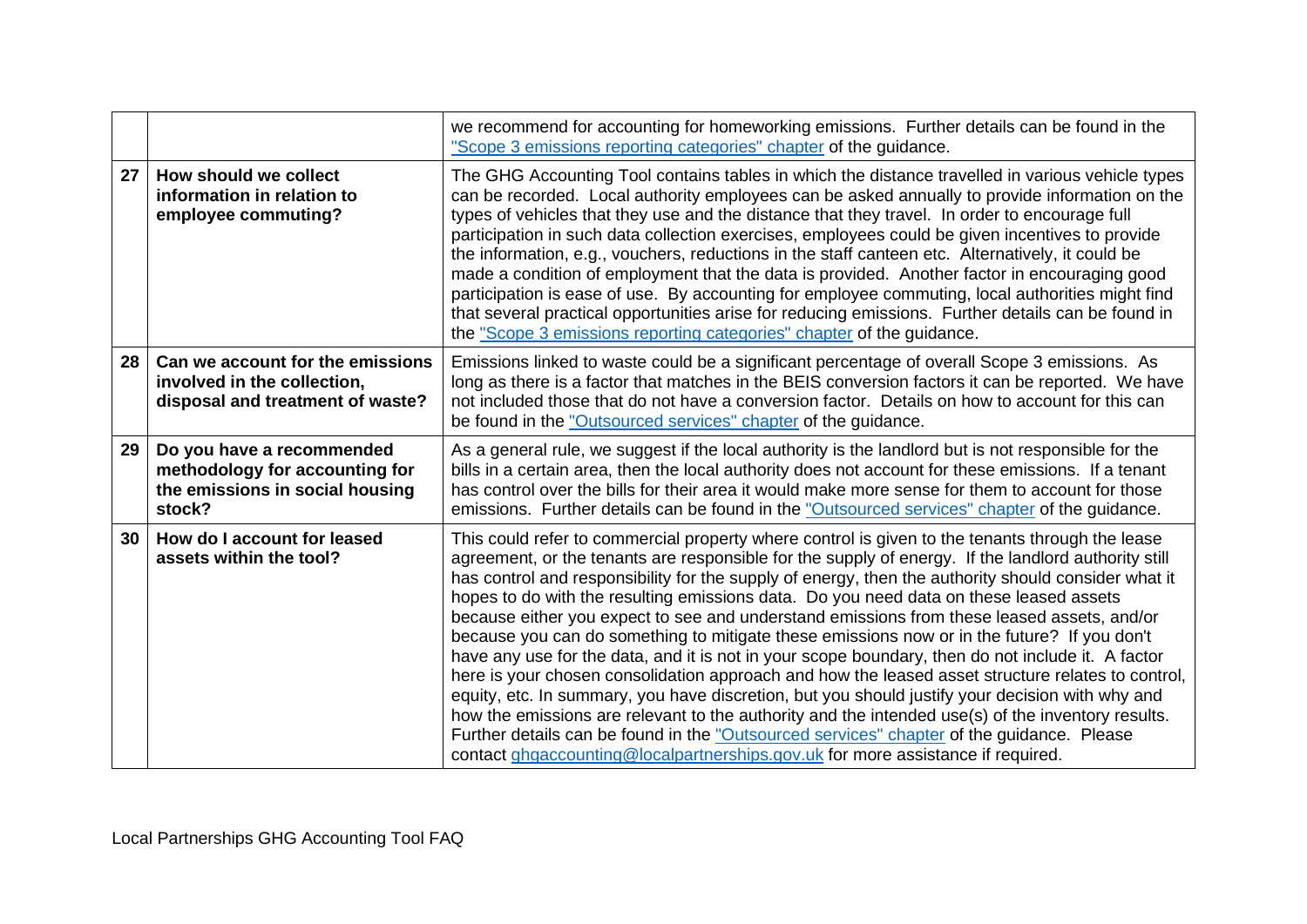| 31 | Why is Well to Tank (WTT)<br>emissions reporting not<br>included?                                                        | Well To Tank (WTT) emissions reporting has not been included as part of this toolkit. The<br>rationale for this is that the additional data collection and reporting burden for that level of<br>reporting granularity does not have a material impact on emissions reductions in terms of<br>identification of opportunities for meaningful intervention. Reduction in Scope 1 and 2 emissions<br>will in turn reduce the associated WTT emissions. This approach had been discussed and<br>agreed by BEIS. As the updates to this toolkit are driven by sector demand, we would look to<br>include these emissions should a majority of toolkit users request it. |
|----|--------------------------------------------------------------------------------------------------------------------------|---------------------------------------------------------------------------------------------------------------------------------------------------------------------------------------------------------------------------------------------------------------------------------------------------------------------------------------------------------------------------------------------------------------------------------------------------------------------------------------------------------------------------------------------------------------------------------------------------------------------------------------------------------------------|
| 32 | What is the difference between<br>the tabs on the GHG accounting<br>tool labelled "Scope 3" and<br>"Outsourced Scope 3"? | The Scope 3 tab is for data related to staff travel, homeworking, electricity transmission and<br>distribution losses, water usage, the procurement and use of materials, and waste generated<br>from local authority operations. The Outsourced Scope 3 tab is for emissions that come from<br>activities provided to the local authority by other parties, including heating, fugitive emissions<br>from refrigerants/air conditioning units, etc., vehicles, electricity usage in buildings, provider staff<br>travel, usage of materials by providers, waste generate by outsourced operations, etc.                                                            |